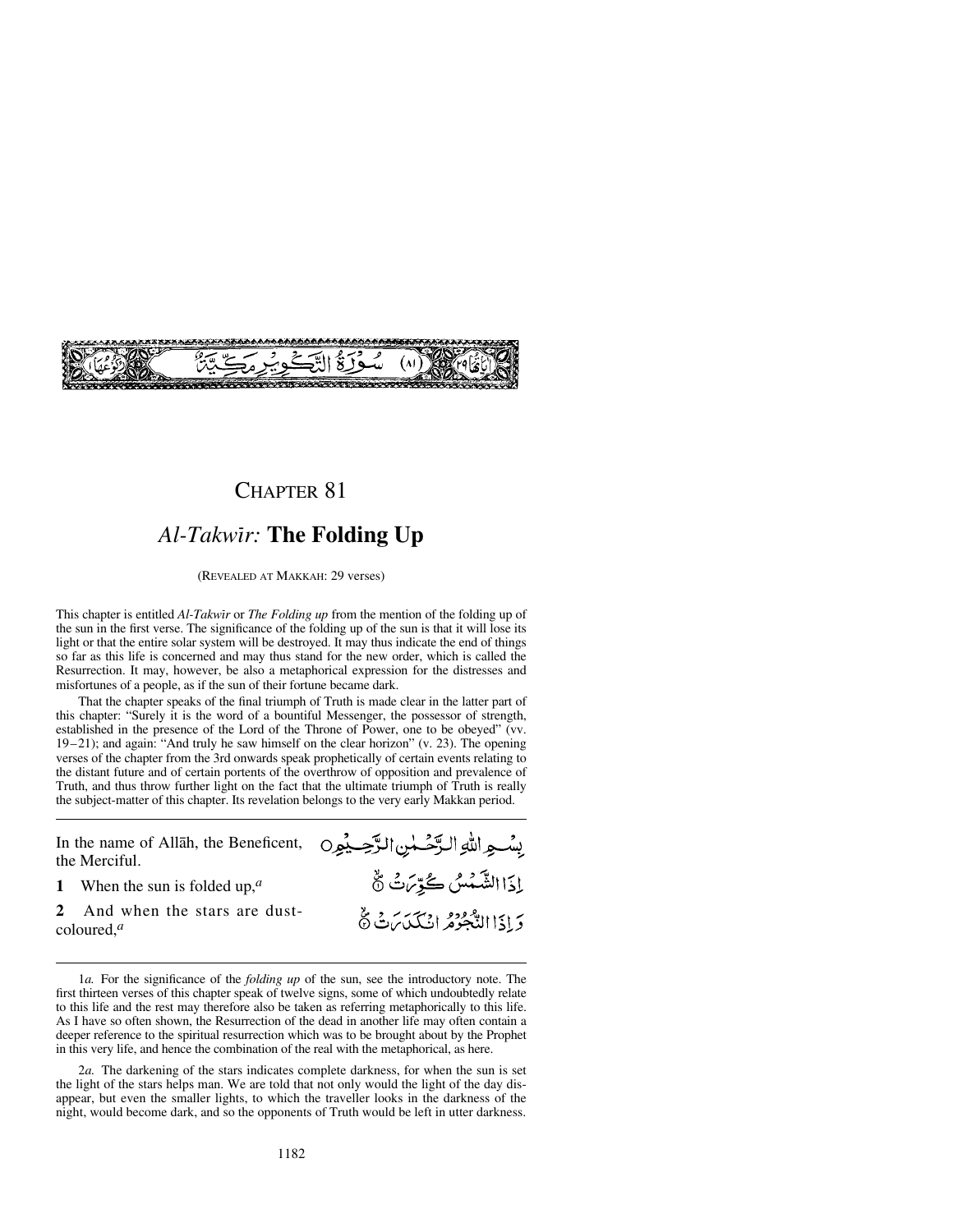| 3<br>made to pass away, $^a$     | And when the mountains are        | وَإِذَاالْجِبَالُ سُبِّرَتُ وَّ     |
|----------------------------------|-----------------------------------|-------------------------------------|
| doned. <sup><math>a</math></sup> | 4 And when the camels are aban-   | وَإِذَا الْعِشَائِ عُطِّلَتْ ﴾      |
| gathered together, $a$           | 5 And when the wild animals are   | دَاذَا الْمُحْوَمِثْنُ حُشِدَتْ هُ  |
| swell. <sup><math>a</math></sup> | 6 And when the cities are made to | وَإِذَا الْبُحَامُ سُجِّرَتْ ﴾      |
|                                  | 7 And when men are united, $a$    | رَاذَا الدُّفْدُسُ يُرْتِّبِتُ ۞    |
| 8.<br>asked                      | And when the one buried alive is  | وَإِذَا الْمَوْءُدَةُ سُيِلَتْ $\%$ |

3*a.* The passing away of the mountains signifies the passing away of the greatest obstacles to the spread of Truth; see 20:105*a*.

4*a. 'Ishår* is plural of *'usharå'* (from the root *'ashr* meaning *ten*), meaning a *shecamel that has been ten months pregnant*, and she is called *'usharå' until she has brought forth* and *also after she has brought forth* (LL). "Farazdaq applies this term to camels that are milked" (LL). Such camels are undoubtedly the most precious, and their being abandoned may stand for the abandonment of camels generally. Bearing on this subject is a hadith of the Prophet: "The camels will be abandoned so that they will not be used for going swiftly (from one place to another)" (Msh. 26:5). The reference in this hadith is clearly to a time when *swifter* modes of going from one place to another will come into existence, so that the camels will no more be needed.

5*a*. The gathering together (*hashr*) of wild animals seems also to be a prophecy relating to the distant future, when the wild animals were to be gathered together from all corners of the world into big towns. The word *wuhūsh* is the plural of *wahsh* which means a wild animal, such as *is not tame* or *beasts of the desert* (LL); and may be metaphorically applied to barbarous or uncivilized people — a shy girl is called *wahsh* — so that the reference may be to the gathering together of barbarous or uncivilized people in the centres of civilization. Note also that the word *√ashr* signifies not only *going forth from one place to another*, but also in particular *causing* people *to go down to cities* or *towns* (LL).

6*a.* I make a departure here from the ordinary translation. *BiÌr* is plural of *ba√r*, which means *sea* or *river*, and if that significance be adopted, the reference would be to the destruction of the opponents, for the *swollen sea* (52:6) is plainly spoken of as a means of the destruction of those who would extirpate Truth. But the word *biÌr* is the plural of *ba√rah* as well as of *ba√r* (T, LL), and *baƒrah* is synonymous with *baldah* or *a town* "and the plural *bihār* they apply to *cities* as well as *towns* or *villages*" (T, LL). According to N, the Arabs call the cities and the towns *al-bihar*. The words *bahrah* (singular of *bihar*) and *buhairah* (diminutive of *bahrah*) are also applied to Madinah (N). This would leave no doubt that *cities* is as literal a significance of the word *bihar* as *seas*. The swelling of cities is a clear indication that the advancing civilization of man will result in men gathering more and more in cities. The words of the next verse corroborate this significance, as it speaks in clear words of the *uniting of men*.

7*a.* The uniting of men is one of the greatest achievements of modern civilization. The time is not far distant indeed when the whole world will be united and may become as a single nation.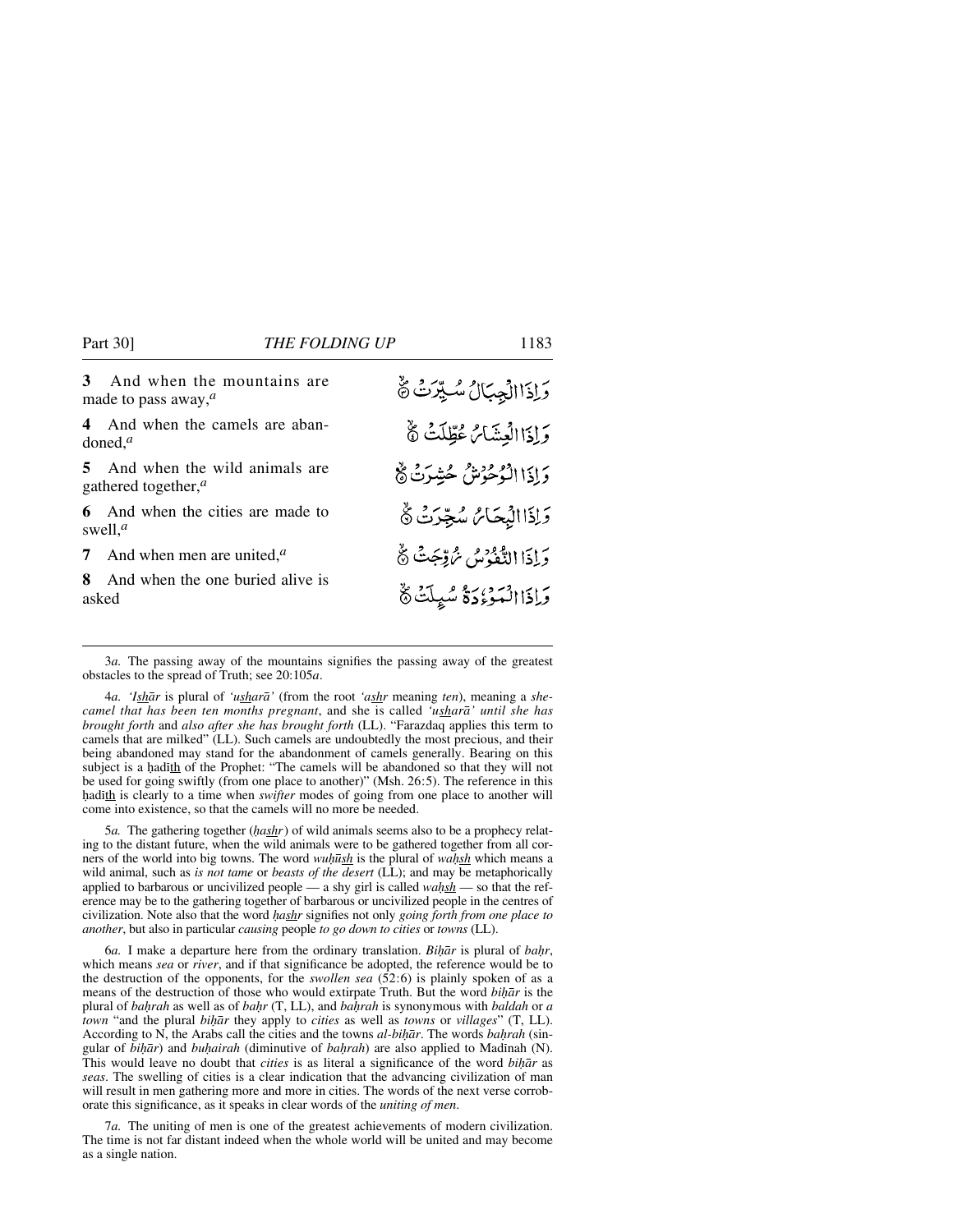| 9 For what sin she was killed, $a$                                   | بِأَيِّ ذَنَّبِ قُتِلَتْ ۞        |
|----------------------------------------------------------------------|-----------------------------------|
| 10 And when the books are spread, $a$                                | وَإِذَاالصُّحُفُ لَيْتِبَرِتْ ﴾   |
| 11 And when the heaven has its<br>covering removed, $^a$             | وَإِذَا السَّيَاءُ كَيْنَطَتْ ﴾   |
| 12 And when hell is kindled, $a$                                     | وَإِذَاالْجَحِيْفِرُ سُعِّرَتْ ﴾  |
| 13 And when the Garden is brought<br>$\frac{\text{night}}{a}$ —      | وَإِذَا الْجَنَّةُ أَنْرَافَتْ هُ |
| 14 Every soul will know what it<br>has prepared. <sup><i>a</i></sup> | عَلِمَتْ نَفْسٌ مِّأَآخَضَرَتْ ﴾  |

9*a.* The reference here is to the burying alive of daughters, a practice common among the pre-Islamic Arabs who, either for fear of hunger or disgrace, buried alive their female children. The questioning refers to the time when, with the predominance of Islåm in Arabia, this barbarous practice was to be abolished. But the *one buried alive* may stand generally for the female sex, and the reference here may, therefore, be to the general tyranny of the male over the female, who has been kept in ignorance. See 17:31*a*, where it is shown that the keeping ignorant of one's children is equivalent to killing them.

10*a. Şuḥuf* is the plural of *şaḥifah*, which means *a written piece of paper* or *of skin*. This may also be a prophetic reference to the distant future, with the circulation of books and papers to an almost incredible extent. The Muslim world did immense service to the cause of the circulation of literature in the days of its prosperity, and it is recognized on all hands that the revival of learning in Europe, which has brought about the great circulation of books and papers, was itself a direct result of the impetus which Islåm gave to the study of letters.

11*a.* The removal of the covering of the heaven signifies the unveiling of the mysteries relating to the heavens, which is one of the great achievements of modern science. Compare 99:2 where the earth is spoken of as yielding her treasures.

12*a.* It should be noted that apart from the hell of the next life, the Holy Qur'ån very often speaks of a hell in this life. Compare 79:36, and see 79:34*a*. Just as the righteous are promised heaven in this very life, the wicked are told that hell would be kindled for them even here, if they had only the eyes to see it. And indeed there has been a veritable hell raging in this life since the Second World War. The forces of materialism have already engulfed the world in a burning hell, and another World War would only make its flames appear the more hideous.

13*a.* While the previous verses give us a picture of the material civilization of the world, v. 12 drawing attention to its culmination in the form of bringing about a hell in this life owing to the utter neglect of all spiritual values, this verse gives the good news of the Garden being brought nigh. In the Hereafter, the Garden would be a sure reality and the righteous will find themselves in it, enjoying its bliss, but here it is only spoken of as being brought nigh. The evident conclusion is that God has not doomed this world to utter destruction, but that, when it has tasted somewhat of the evil consequencs of its own doings, Divine mercy will take it by the hand and bring the Garden of bliss near to it by bringing about a spiritual awakening. Thus the solace of mind which man can attain to through realization of the Divine in him is here described as the bringing nigh of the Garden.

14*a.* Man will then become conscious that there is a higher life, which is his real goal, and he will know what to do to attain that goal.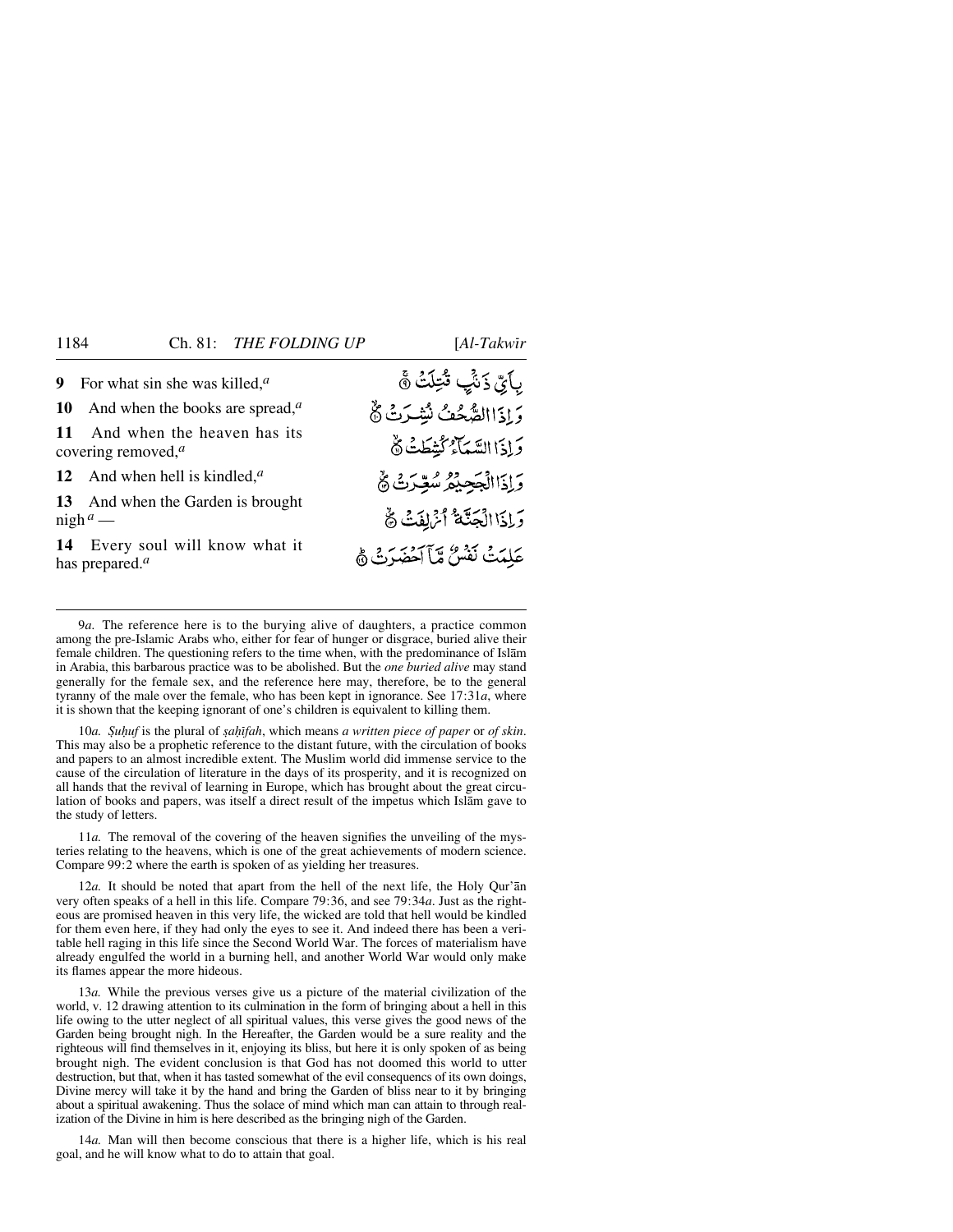**15** Nay, I call to witness the stars,

**16** Running their course, (and) setting,*<sup>a</sup>*

**17** And the night when it departs,

**18** And the morning when it brightens,*<sup>a</sup>*

**19** Surely it is the word of a bountiful Messenger,

**20** The possessor of strength, established in the presence of the Lord of the Throne,

**21** One (to be) obeyed, and faithful.*<sup>a</sup>*

**22** And your companion is not mad.

**23** And truly he saw himself on the clear horizon.*<sup>a</sup>*

**24** Nor is he niggardly of the unseen.*<sup>a</sup>*

نَكَرَ ٱتَّسِيمُ بِالْخُنَّينِ ﴾ الْجَرَاسِ الْكُنْتَيْنِ ۞ وَالَّبْلِ إِذَا عَسْعَسَ ﴾ وَالصَّبِّحِ إِذَا تَنَفَّسَ هَ إِنَّهُ لَقَوْلُ مَسُوُلٍ كَرِيْمٍ ﴾ ذِي قُرَّةٍ عِنْدَ ذِي الْعَرْشِ مَكِيْنِ هُ مُّطَاعٍ ثَمَّ آمِيْنِ ﴾ رَ مَا صَاحِبُكُمْ بِمَجْنُوْنِ ﴾ وَلَقَدْ يَرَاهُ بِالْأَكْثِنَ الْمُبِينِ ﴾ وَ مَا هُوَ عَلَى الْعَيْبِ بِضَنِيْنٍ ﴾

18*a.* The departing of the night and the rise of the bright morning is clearly the disappearance of the darkness of ignorance, giving place to the bright light of the sun of Islåm.

21*a.* The commentators generally suppose the angel Gabriel to be referred to in vv. 19 –21, but the reference is to the Holy Prophet himself, who is undoubtedly *Ras∂l karim, the bountiful Messenger*, by which name he is generally known in the whole Muslim world. Again, he is clearly spoken of as *your companion* in v. 22, while Gabriel could not be called *your companion*. The negation of his being mad, spoken of in that verse and so often referred to in these chapters, also shows him to be the Prophet himself. Moreover, v. 21 speaks of him as being *faithful*, clearly referring to his past reputation in the whole of Arabia as *al-Amßn* or *the Faithful*. His being a *muƌ'*, or *one to be obeyed*, is also spoken of elsewhere in the Holy Qur'ån: "And We sent no messenger but that he should be obeyed by Allåh's command" (4:64). His being *possessor of strength* prophetically refers to his future career and to his ultimate triumph over his enemies.

23*a. Ufuq* is the *horizon* or the *remote side*, and the Prophet's seeing himself on *ufuq* means that his light would shine in the remotest corners of the world. See also 53:7, 7*a*.

24*a,* see next page.

<sup>16</sup>*a. Khunnas* (v. 15) is the plural of *khånis* (from *khanasa, he went back*), meaning *going backward*, and signifies *the stars* in general, because they retire or hide themselves at setting, or because they become concealed in the day-time, or the planets (Saturn, Jupiter, Mars, Venus and Mercury), because of their retrogression (LL). *Kunnas* ("setting") is the plural of *kåni* (from *kanasa, he,* an antelope, *entered his kinås*, i.e., *his hiding-place*), meaning *an antelope, entering his hiding-place*, and signifies *the stars that hide themselves in their places of setting*, or *the planets*, for a similar reason (LL). The calling to witness of *the stars that run their course and set* also draws attention to the disasters that awaited the opponents of the Truth; see 53:1*a*.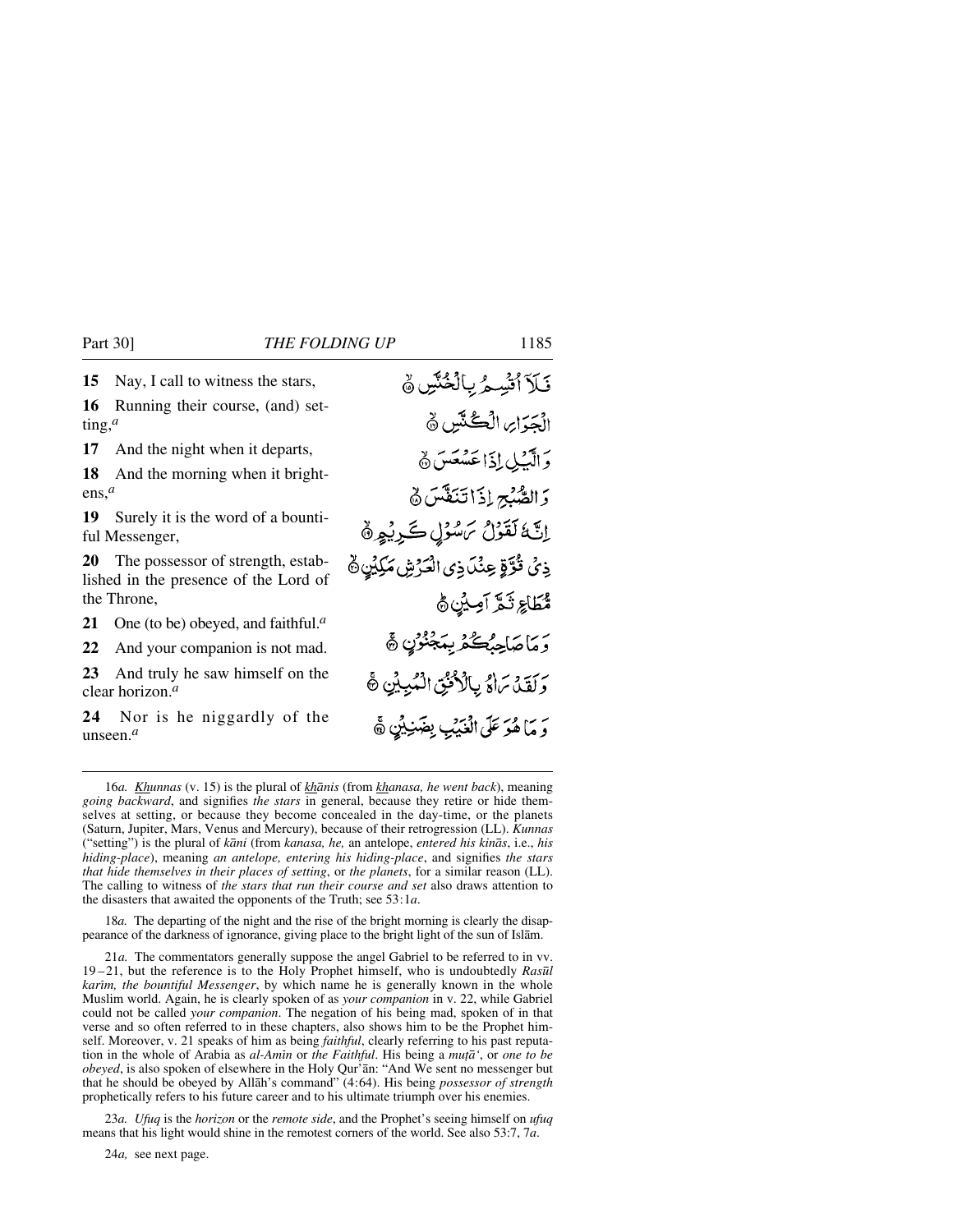**25** Nor is it the word of an accursed  $devi1<sup>a</sup>$  —

**26** Whither then are you going?*<sup>a</sup>*

**27** It is naught but a Reminder for the nations,*<sup>a</sup>*

**28** For him among you who will go straight.*<sup>a</sup>*

**29** And you will not, except Allåh please, the Lord of the worlds.

وَ مَا هُوَ بِقَوْلِ شَيْطْنٍ تَّاجِيْهِ ۞ فَأَيْنَ تَذَكَّبُوْنَ ﴾ إِنْ هُوَ اِلَّا ذِكْرٌ لِلْعُلَمِينَ ﴾ لِيَدَ، شَآءَ مِنْڪُمْ أَنْ يَسْتَقِيْعَرْهُ دير تي تي وون الكرّاني يَتَتَأْمَ اللَّهُ تَنَ الْعُلَيْيِنَ ﴾

24*a.* The Prophet (not Gabriel) is here declared to be not niggardly of *the unseen*, showing that there are some great prophecies relating to the future in what has gone before. And in fact, as I have shown, the chapter opens with prophecies of the triumphant career of Islåm and certain portents relating to the distant future, while the latter part of the chapter speaks plainly of the ultimate triumph of Truth.

25*a.* It is not the word of the devil, i.e., these are not the conjectures of a soothsayer — the prophecies of the Qur'ån will be duly fulfilled. Sale's comment is worthy of note: "The verse is an answer to a calumny of the infidels, who said the Qur'ån was only a piece of divination or magic; for the Arabs suppose the soothsayer or magician receives his intelligence from those evil spirits who are continually listening to learn what they can from the inhabitants of heaven". It should be borne in mind that where the Qur'ån speaks of the listening by stealth of the devils, it is in reference to this old Arab belief. It nowhere refers to this belief in words which would show that it upholds this old Arab belief; on the other hand, there are ample indications that it rejects this belief.

26*a.* Wonder is expressed that notwithstanding the clearest evidence of Truth, humanity has been so slow to accept it. They were invited to the Truth which gave them peace, but they were not coming to it. Even such is the case today.

27*a.* In the words — *a Reminder for the nations* — it is shown that it is not meant for the Arabs alone but for all nations. This being one of the earliest revelations, clearly shows that the foundations of the universality of the message of Islåm were laid on the very first day.

28*a.* How beautifully clear are the words of the Qur'ån! It is a source of eminence for all the nations of the world, but only if people will follow its directions; hence it adds the words, *For him among you who will go straight*. (For *dhikr* meaning eminence see 2:152*a*, 21:10*a*, 38:1*b*, 43:5*a*.) See further 76:30*a* for what is said in the verse that follows: "You will not, except Allåh please".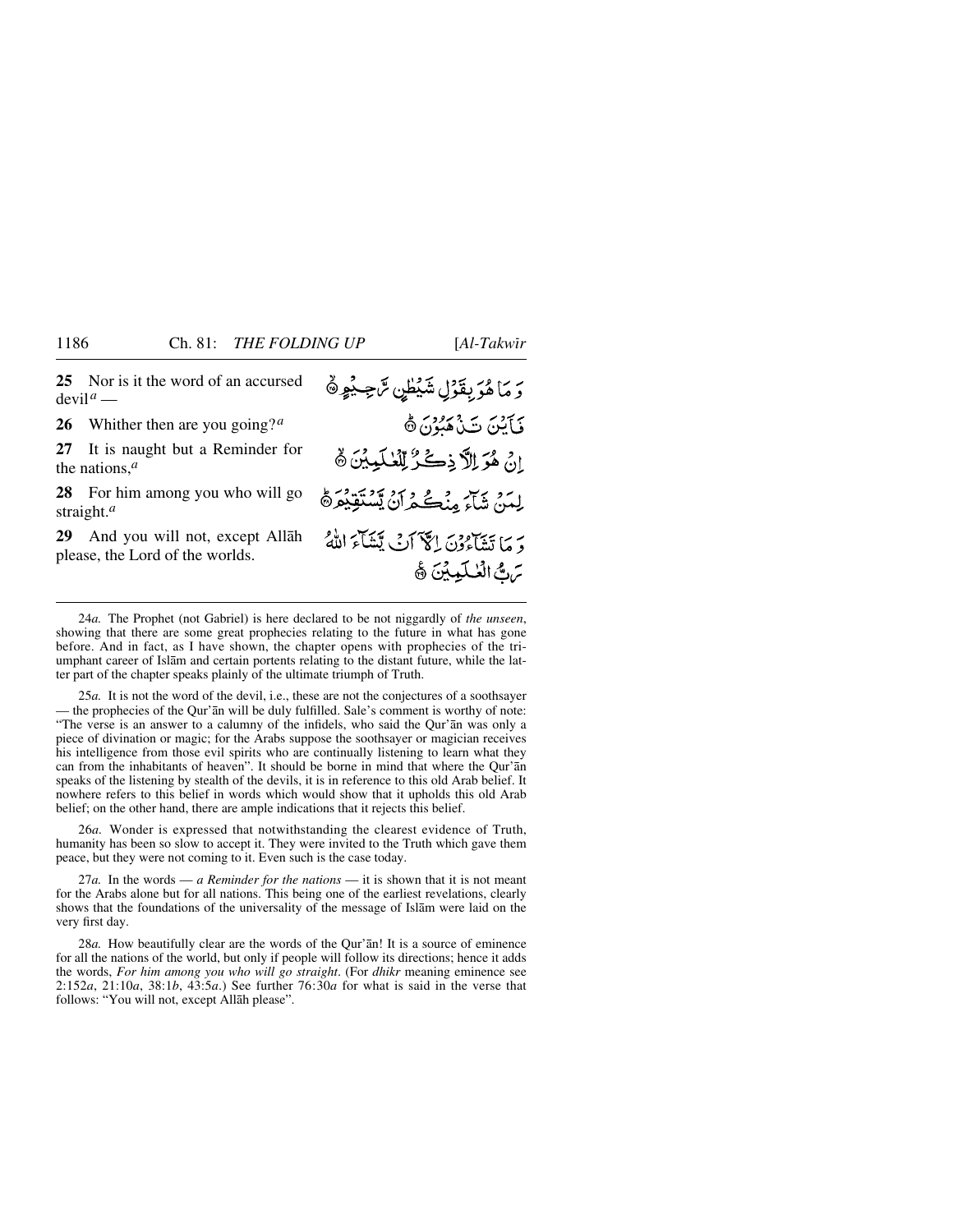

## *Al-Infiƌr:* **The Cleaving**

(REVEALED AT MAKKAH: 19 verses)

This chapter, which receives its title from a statement made in its opening verse as to heaven being *cleft asunder*, is, as it were, a counterpart of the one preceding it; for while that chapter, after mentioning certain signs, draws the conclusion of the final triumph of Islåm, this refers to that triumph in its opening verses, and speaks also of the utter helplessness in which the opponents would find themselves as a result of that triumph. Its date of revelation is the same as that of the preceding chapter.

In the name of Allåh, the Beneficent, the Merciful.

- **1** When the heaven is cleft asunder,<br>**2** And when the stars become di
- **2** And when the stars become dispersed,
- **3** And when the rivers are made to flow forth,
- **4** And when the graves are laid  $open^a$  —

يِسْمِ اللهِ الرَّحْمٰنِ الرَّحِيْمِ 0 إذَاالسَّبَآءُ انْقَطَرَتْ نَّ وَإِذَا الْكَرَاكِ انْتَذَرَتْ لَهِ وَإِذَا الْبُحَامُ نُجِّرَتُ ﴾ دَ إِذَا الْقُبْوُمُ بُعْسِتِينَ ﴾

<sup>4</sup>*a.* Taken metaphorically the first four verses tell us how a great spiritual rising would be brought about. The cleaving asunder of the heaven would mean that the doors of heaven will open and Divine help will come to the Prophet. The *dispersing of the stars* signifies the spreading abroad of the bearers of the message of Truth, who are likened to stars, as the Prophet said: "My companions are as stars" (Msh. 27:13). The indication is that a time would come when the teachers of Truth would disperse themselves in Arabia, and then throughout the world. The *flowing forth of the rivers* is in accordance with what is stated elsewhere in the Holy Qur'ån in a parable: "He sends down water from the clouds, then watercourses flow according to their measure, ... Thus does Allåh set forth parables" (13:17). The rivers of Divine knowledge were made to reach the dry lands within and without Arabia. The laying open of the graves signifies the spiritual resurrection which was to be brought about by the Holy Prophet, for the reprobate are clearly spoken of as being in the graves (35:22). Thus all these four verses speak of the great change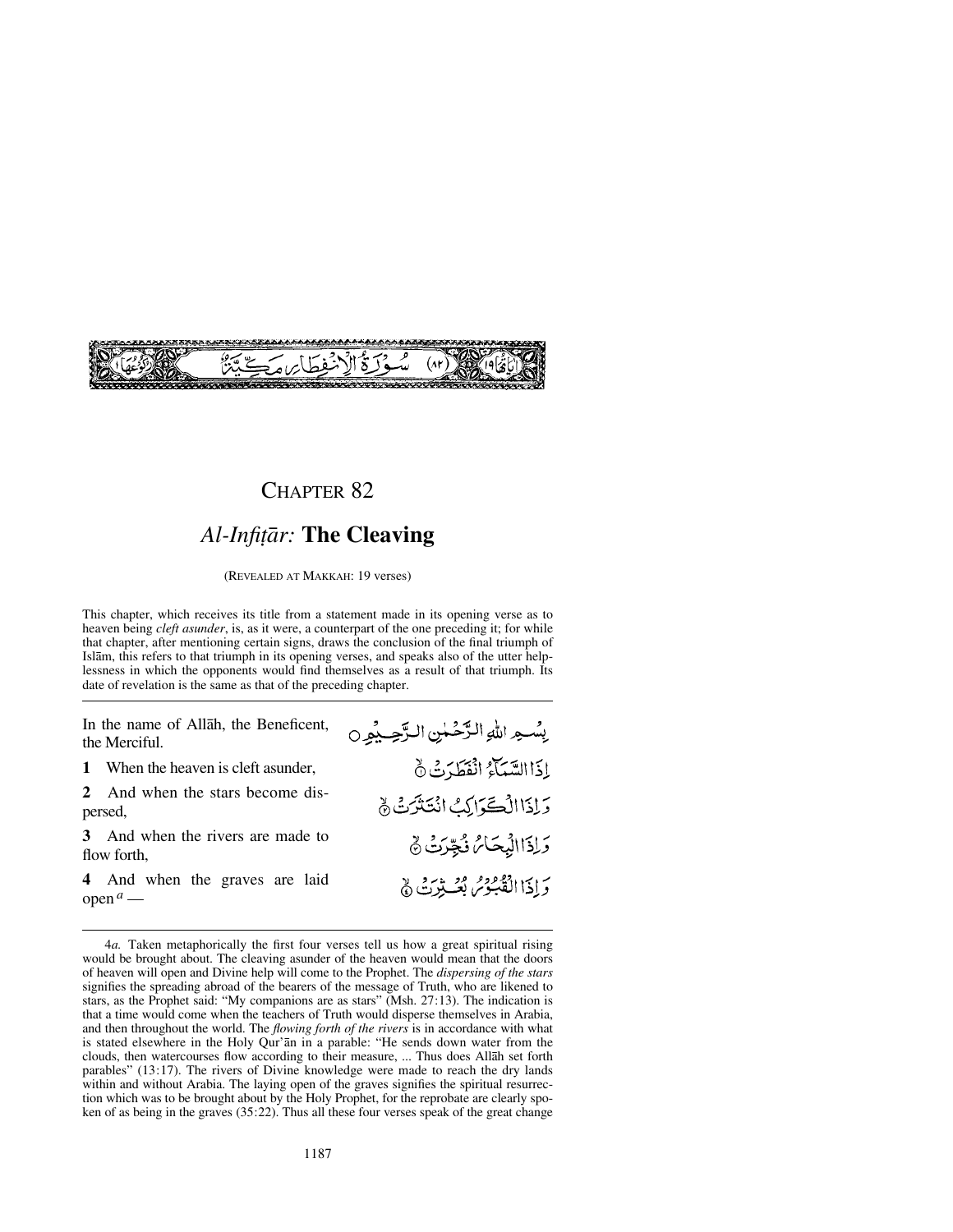**5** Every soul will know what it has sent before and what it has held back.*<sup>a</sup>*

**6** O man, what beguiles thee from thy Lord, the Gracious?

**7** Who created thee, then made thee complete, then made thee in a right good state —

**8** Into whatever form He pleases He casts thee.

**9** Nay, but you give the lie to the Judgment,

**10** And surely there are keepers over you,

**11** Honourable recorders,<br>**12** They know what you den

**12** They know what you do.*<sup>a</sup>*

**13** Surely the righteous are in bliss,<br>**14** And the wicked are truly in

**14** And the wicked are truly in burning Fire —

**15** They will enter it on the day of Judgment.

**16** And will not be absent from it.<br>**17** And what will make thee rea

**17** And what will make thee realize what the day of Judgment is?

عَلِيْتُ نَفْسٌ مَّا قَيَّامَتْ وَاخْرَتْهُمْ يَأَيُّهَا الْإِنْسَانُ مَاغَرَّادَ بِرَبِّكَ الْكَبِرِيْمِرْهِ الَّذِيْ ضَلَقَكَ نَسَوُّلُ فَصَلَلَكَ ﴾ فِيِّ أَيِّ صُوْبَرَةٍ مَّا نَهُ آَيَ مَ ڪَيَبَكَ هُ **كَلَّابَلُ تُكَنِّبُوْنَ بِالَّذِيْنِ** ﴾ وَإِنَّ عَلَيْكُمُ لَحْفِظِينَ ﴾ كِرَامًاكَاتِبِينَ ﴾ روسود.<br>بْعَلْمُوْنَ مَا تَفْعَلُوْنَ ۞ اِنَّ الْأَبْتَرَامَ لَفِيْ نَصِيْعِهِ وَإِنَّ الْفَجَّاسَ لَفِي جَحِيْهِ ﴾ يَّصُلَوْنَهَا يَوْمَ الدِّيْنِ @ وَمَا هُمْ عَنْهَا بِغَالِبِيِّنَ ﴾ وَمَا آدَسْكَ مَا يَؤْثِرُ الدِّيْنِ ﴾

that was to be brought about in the world by the preaching of the Prophet. According to Farrå, the significance of the laying open of graves is *their throwing out gold and silver* (mineral wealth), *which lies buried in them, and the coming out of the dead will be after this, and it is one of the signs of the Hour that the earth should throw out its mineral wealth* (LA). Or, what is meant is that *the mysteries hidden from the human eye will be revealed* (R). Taken literally, the words speak of the Resurrection.

5*a.* This verse supports what is said in the previous note. Qaffål holds that the knowledge spoken of here will accrue before the day of Resurrection (Rz). A greater manifestation of the same will, however, take place in the life after death.

12*a.* That every action of man is recorded and bears fruit is one of the principal doctrines of the religion of Islåm. Of course, it is not meant that angels are sitting with pens in their hands and inkstands before them, at desks, like copyists, noting down that at such and such a time such a one did such a good or such a bad deed. That would be a distortion of the teaching of the Qur'ån. For what that record is, see the next chapter, where both the record of the righteous and the record of the wicked is spoken of. See also 17:13, 14.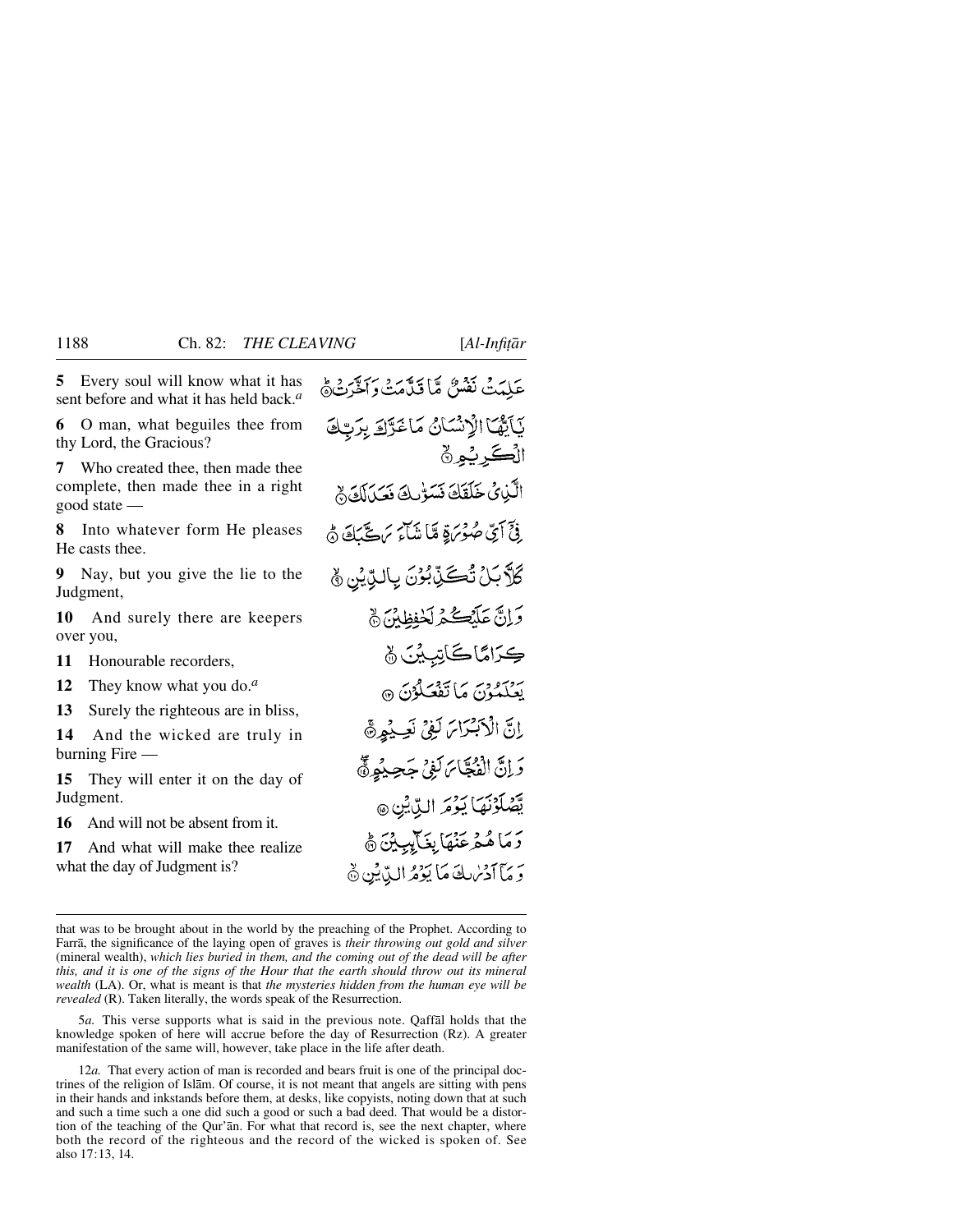**18** Again, what will make thee realize what the day of Judgment is?

**19** The day when no soul controls aught for another soul. And the command on that day is Allåh's.

| ثُمَّ مَا آدُمُ لَكَ مَا يَوْمُ الدِّيْنِ ﴾ |  |  |
|---------------------------------------------|--|--|
|                                             |  |  |

يَوْمَ لَا تَمْلِكُ نَفْسٌ لِّنَفْسٍ شَيْئًا ۚ وَ الْأَهْدُ يَوْمَيِ لِإِلَيْهِ مَنَّ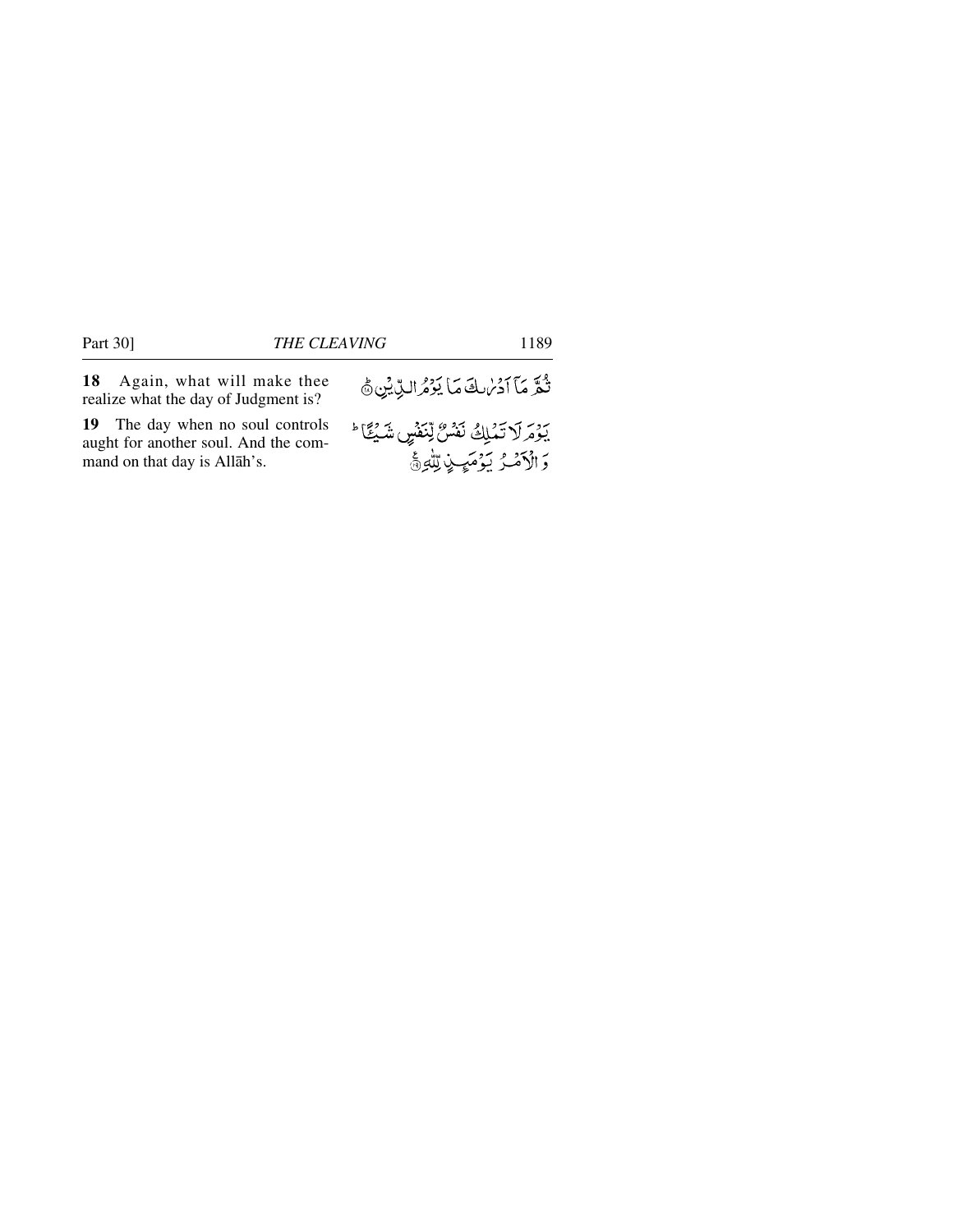

## *Al-Ta∆f ßf:* **Default in Duty**

(REVEALED AT MAKKAH: 36 *verses*)

This chapter condemns those *who give short measure* or *short weight* and thus *cheat others* or *make a default in any of their duties*; hence the name. At the same time we are told that those who fulfil their duties are exalted. It continues the subject-matter of the preceding chapter and explains the nature of the two records, the record of the wicked and the record of the righteous. Why do the righteous prosper? Because they fulfil their duties and are true to their obligations. Why do the guilty suffer and perish? Because they defraud and cheat others and are not true to their responsibilities. It teaches the utmost rectitude in one's dealings. Its revelation belongs to the early Makkan period.

In the name of Allåh, the Beneficent, the Merciful.

**1** Woe to the cheaters!*<sup>a</sup>*

**2** Who, when they take the measure (of their dues) from men, take it fully,

**3** And when they measure out to others or weigh out for them, they give less than is due.

بِسْبِهِ اللَّهِ الرَّحْسَنِينِ البَّحِسِيْنِينِ وَيَانٌ لِّلْمُطَفِّفِيْنَ نَّ الَّذِيْنَ إِذَا الْحُتَالُوْا عَلَى النَّاسِ بَيْنَتَوَفَوْنَ۞ به اي ان د و سر د و د و د و د<br>و اي انجادهم او و د نوهيد بخس

<sup>1</sup>*a. Mu∆affif* is *one who gives short measure and short weight, thus cheating his companion* (LL). *Taffafa* (inf. n. *tatfif*, which is the title of this chapter) means *he made defective* or *deficient* in a general sense, and you say *∆affafa al-mikyål* or *al-mßzån* to indicate that *he gave short measure* or *short weight* (LL). But the word is used in a wider sense. A man did not attend the prayer in time, and being questioned by 'Umar, offered some excuse, to which 'Umar replied, *∆affafta*, which is explained as meaning *naqa©ta*, i.e., *thou hast made a default* (N). Hence the *mu∆affifßn* are not only *those who cheat others by giving them less than what is their due*, but also *those who made a default in any of their duties*. The taking of the measure and the measuring out, in the next two verses, must also be read in a general sense.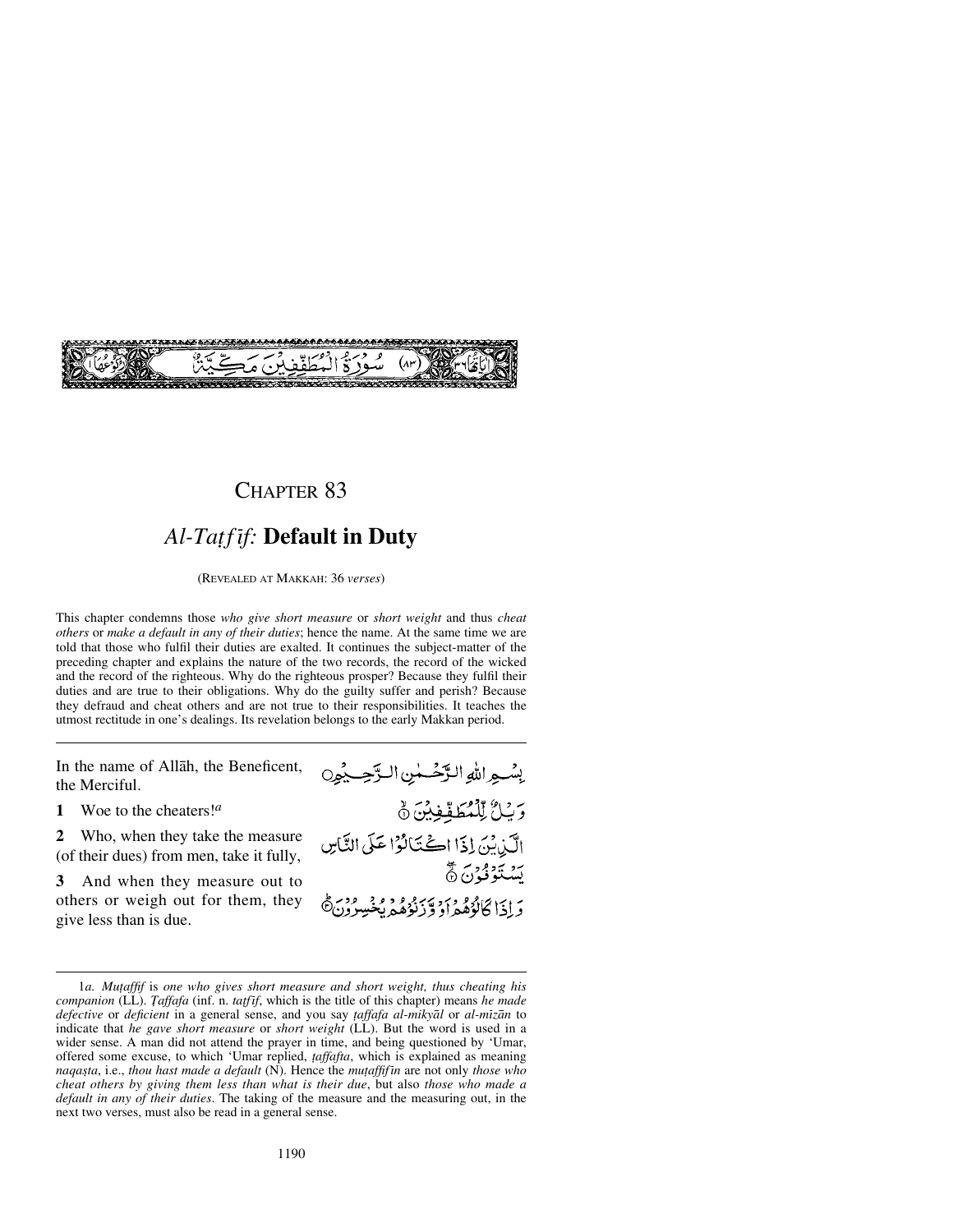**4** Do they not think that they will be raised again,

**5** To a mighty day? —

**6** The day when men will stand before the Lord of the worlds.

**7** Nay, surely the record of the wicked is in the prison.*<sup>a</sup>*

**8** And what will make thee know what the prison is?

**9** It is a written book.

**10** Woe on that day to the rejectors!

**11** Who give the lie to the day of Judgment.

**12** And none gives the lie to it but every exceeder of limits, every sinful one;

**13** When Our messages are recited to him, he says: Stories of those of yore!

**14** Nay, rather, what they earned is rust upon their hearts.

**15** Nay, surely they are that day debarred from their Lord.*<sup>a</sup>*

**16** Then they will surely enter the burning Fire.

اَلَا يَظُنَّ أُولِّيكَ اَنَّهُمْ مُّبْعُوُنُوْنَ نَّ لِيَوۡهِ عَظِيۡهِیۡ يَّوْمَرِ يَقُوْمُ الثَّاسُ لِرَبِّ الْعٰلَيِيْنَ ﴾ كَلاَّ إِنَّ كِتْبَ الْفُجَّا*َرِ، لَ*فِي سِجِّيْنِ  $\delta$ رَمَآ اَدْيُرْسِكَ مَاۤ سِجِّيْنٌ ﴾ ڪڻ*ڊُ مُ*َرثو*وڻُ* ۾ وَيُلُّ يَرْمَىٍ لِإِلَٰهُ كَنِّ بِيْنَ  $\delta$ الَّيْنِينَ يُكَيِّنِّ بُنُوَى بِيَوْمِ الدِّيْنِ ﴾ <u>وَمَائِكَيْنَ بِهَالَاكُلُّ مُعْتَبِيا أَشْهُرِهِ</u> إذَا تُثْلَىٰ عَلَيْهِ اللَّهَ ۚ فَالَ آسَاطِيْرُ الأذَلِّيْبُنَ ١٥ كَلاَّ بَلْ<sup>سَنة</sup> مَانَ عَلَىٰ قُلُوْيِهِمْ مَّاڪَانُوُارَڪُسِبُو*نَ* @ رس پورو تر ترتيم برس ترورون<sup>4</sup> نْهَ إِنَّهُمْ لَصَالُوا الْعَصِنُو ﴾

<sup>7</sup>*a. Sijjßn* is supposed by some to be the name of a place of a most degraded nature, but LA gives *sijjßn* as the equivalent of *sijn*, meaning a *prison*; this is also the interpretation preferred by Zj, A'Ub and Mubarrad (Rz). But this *prison* should not be taken as signifying a *gaol*, for in the verses that follow the Qur'ån itself explains what this prison is. In v. 9, it is spoken of as *a written book*. This *written book* or *record*, which preserves the deeds of the evildoers, is called *a prison* because it keeps their faculties for the doing of good shut up as within a prison, and the very consequences of their evil deeds hamper their progress. See vv. 14 and 15, where the actions of the evildoers are spoken of as being *rust* on their hearts, and they are further referred to as being *debarred* from their Lord.

<sup>15</sup>*a.* The punishment of the wicked is here described as their being *debarred from their Lord*. They have no consciousness of the Higher Presence and, being thus debarred from their Lord in this life, enter the burning Fire in the next, as plainly stated in the verse that follows.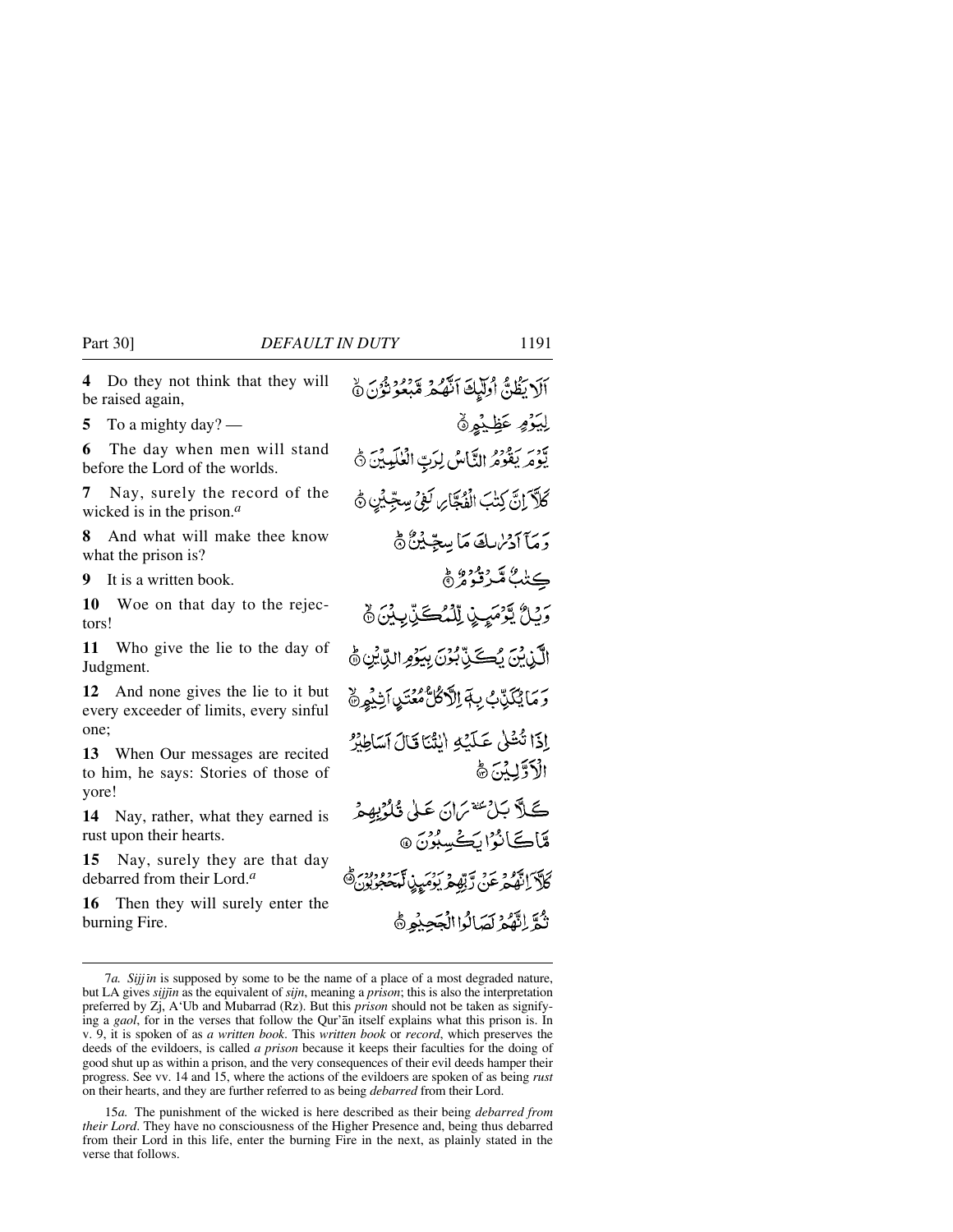**17** Then it will be said: This is what you gave the lie to.

**18** Nay, surely the record of the righteous is in the highest places.*<sup>a</sup>*

**19** And what will make thee know what the highest places are?

**20** It is a written book.

**21** Those drawn near (to Allåh) witness it.

**22** Surely the righteous are in bliss,

**23** On raised couches, gazing —

**24** Thou recognizest in their faces the brightness of bliss.

**25** They are given to drink of a pure drink, sealed.

**26** The sealing of it is (with) musk. And for that let the aspirers aspire.

**27** And it is tempered with water coming from above*<sup>a</sup>* —

**28** A fountain from which drink those drawn near (to Allåh).

**29** Surely they who are guilty used to laugh at those who believe.

**30** And when they passed by them, they winked at one another,

تُمَّ يُقَالُ مٰذَاالَّذِينُ كُنُنْتُمْرِ بِ4 **ئڪٽ**بُرن ۾ كَلَّةَ إِنَّ كَتْبَ الْأَبْدَارِ لَغِي عِلَيْتِ بِنَ ﴾ ير ما آدربك مَا عِلَّةٌ وَرَبَّ هَ ڪڻُٺُ مُنَرَّثُوهُ۞ وبر و و المقابون هي إِنَّ الْأَبْدَامَ لَغِيٌّ نَعِيدُهِ ﴾ عَلَى الْأَمَالِيكِ يَنْظُرُوْنَ ﴾ تَكْرِثُ فِيُ رُجُرُهِهِمْ نَضْرَةَ النَّعِيْمِيُّ وَرْدَيْنِ مِنْ تَرْحِيْقِ مَّخْتُوْمِر ﴾ خِنْبُهُ كَيْ مِسْكَةٌ وَفِي ذَلِكَ فَلْيَتَنَافَسَ الْمُتَنَافِسُوْنَ ﴾ وَمِزَاجُهُ مِنْ تَسْنِيُهِي بِرْدِيَّاتِيَّةً بِرَحْ بِهَا الْمُقَدَّبُوْنَ ﴾ إِنَّ الَّيْدِينَ آَجْرَهُوْا كَانُوْا مِنَ الَّذِيْنَ امَنْوْا يَضُحَكُوْنَ ﴾ وَإِذَا مَدَّوْا بِهِيمْ يَتَغَامَزُونَ ۞

27*a. Tasnim* is generally taken to be a proper name, but bearing in mind what has been said regarding *sijjīn* and '*illiyyūn*, Zj's interpretation, *a water coming upon them from above* (LL), is preferable. The water coming from above signifies spiritually *the knowledge of Allåh* (Rz), because it is from this source that those who are drawn nigh to Allåh (v. 28) are made to drink.

<sup>18</sup>*a. 'Illiyyūn* is said by some to be the plural of 'illi and by others to be that of *'illiyyah*, while still others hold that it has no singular (LL). Like *sijjin*, some would make it a proper name, but others rightly consider it to mean (from *'alå*, meaning *it was high*) the highest of places and the most exalted of grades and the one (bringing a man) nearest to Allāh in the latter abode (N). But note that, like *sijj in*, it is not the name of a place but that of a record (v. 20); Q and Az give similar explanations. The *highest places* are thus the records of the best deeds, which enable a man to soar high and cut off the chains which bind him to low desires.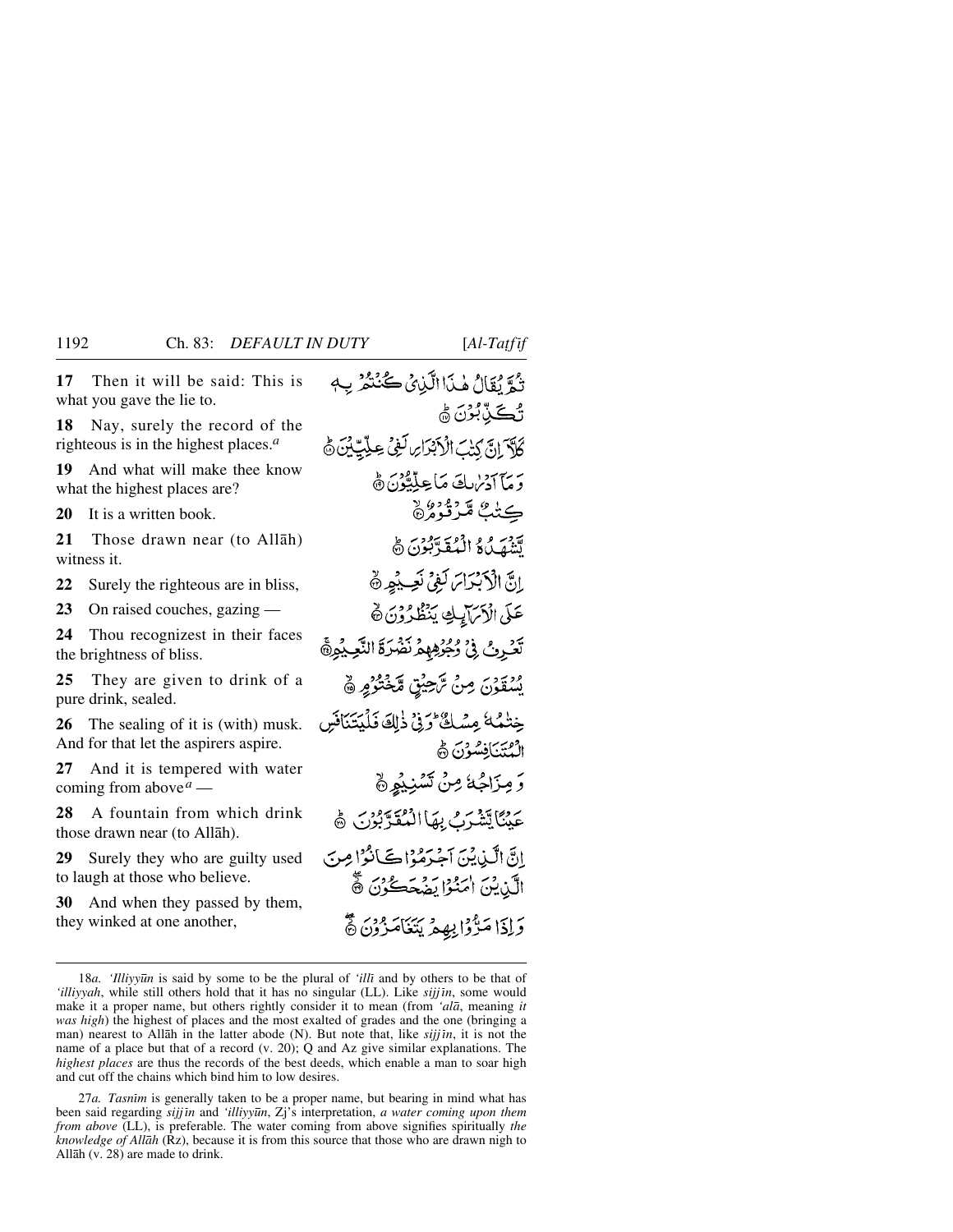| 31 And when they returned to their<br>people, they returned exulting.                        | وَإِذَا انْقَلَبُوْٓا إِلَىٰ أَهْلِهِ مُ انْقَلَبُوْا<br>فَكِهِ بُنَ $\tilde{\mathbb{S}}$ |
|----------------------------------------------------------------------------------------------|-------------------------------------------------------------------------------------------|
| 32 And when they saw them, they<br>said: Surely these are in error —                         | وَ إِذَا بِمَادَهُمْ وَالْوَّالِيَّ هَؤُلاَةِ لَصَاتَوْنَ                                 |
| 33 And they were not sent as keep-<br>ers over them.                                         | وَمَآ أَمْ سِلُوۡ الْمَلَيۡهِمۡ لَّحۡفِظِيۡنَ ﴾                                           |
| So this day those who believe<br>34<br>laugh at the disbelievers <sup><math>a</math></sup> — | فَالْيَوْمَرِ الَّذِنِيْنَ اٰمَنُوْا مِنَ الْكُفَّارِ                                     |
| On raised couches, gazing.<br>35                                                             | تقبحگین ک                                                                                 |
| Surely the disbelievers are<br>36<br>rewarded as they did.                                   | عَلَى الْأَسَ إِبِكِ يَنْظُرُونَ ﴾                                                        |
|                                                                                              | هَلْ تُرَّبَ الْكُفَّامُ مَا كَانْوُا يَفْعَلُوْنَ هَ                                     |

34*a*. The laughing of the believers is not to be taken literally. The word *dahikah*, which literally means *laughing*, also occurs elsewhere regarding the faces of the righteous (80:39), and signifies only *the brightness of hope in their faces*. The laughing in this case simply expresses a condition of joy which should make one laugh. The reversal of the condition of the believers and the disbelievers is all that is meant.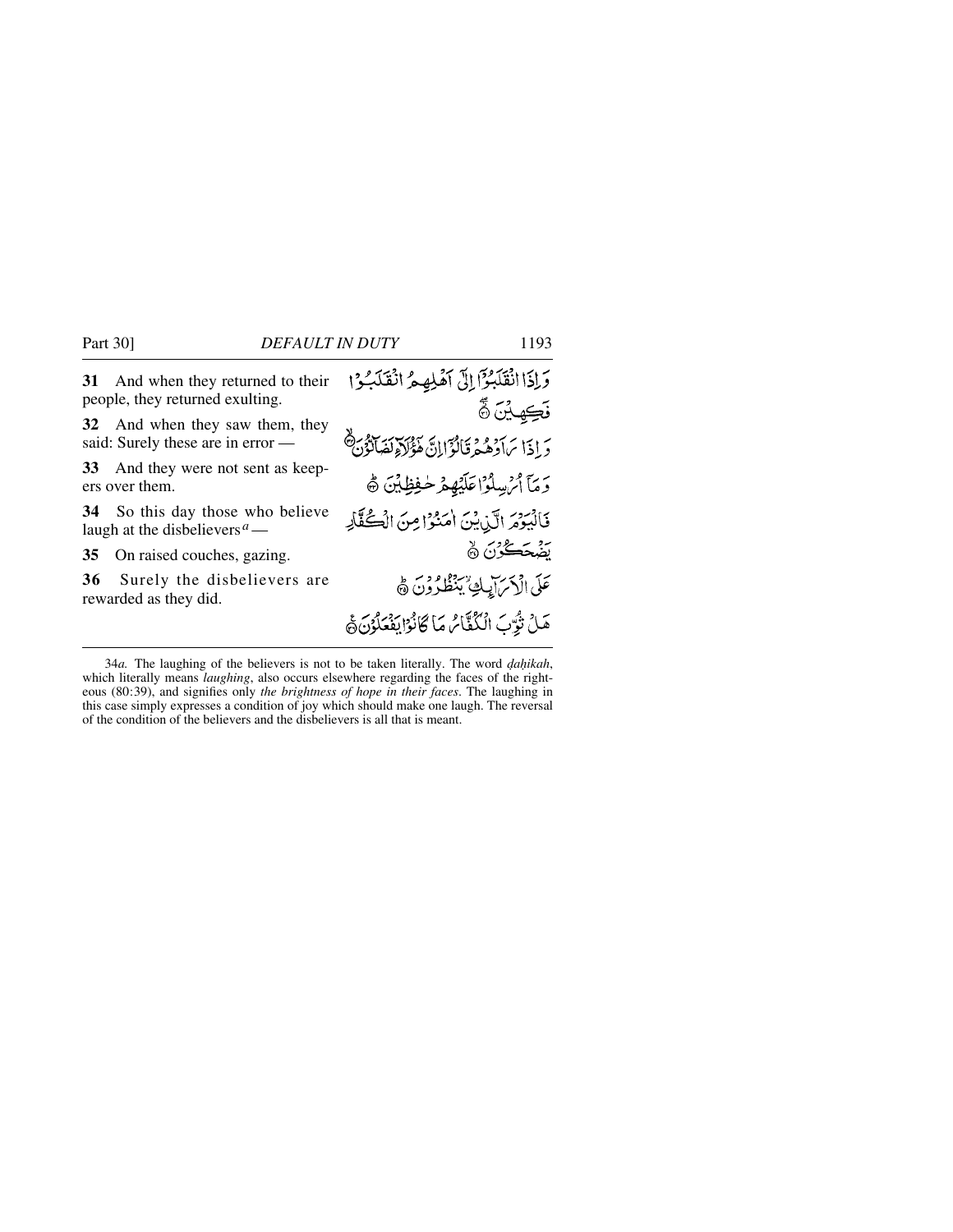

# *Al-Inshiqåq:* **The Bursting Asunder**

(REVEALED AT MAKKAH: 25 *verses*)

This chapter receives its title from the statement made in the opening verse as to the *bursting asunder* of the cloud. The subject-matter is similar to that of the previous chapter. It is one of the earliest revelations.

بِسْهِ اللهِ الرَّحْمٰنِ الرَّحِيمُوِن

إِذَا السَّيَاءُ انْشَقَّتْ نَّ

وَ اَذِنَتْ لِرَبِّهَا وَحُقَّتْ ﴾

وَإِذَا الْأَمْرَضُ مُسَدَّنَ هُ

In the name of Allåh, the Beneficent, the Merciful.

**1** When the heaven bursts asunder,*<sup>a</sup>*

**2** And listens to its Lord and is made fit; *<sup>a</sup>*

**3** And when the earth is stretched,*<sup>a</sup>*

1*a.* The first five verses of this chapter speak of an ordinary phenomenon of nature, viz., the coming down of rain and the growth of vegetation, as a reference to the transformation which was to be brought about by the Divine revelation. The bursting asunder of heaven here stands for the coming down of rain; compare 25:25: "And on the day when the heaven bursts asunder with clouds".

2*a. Adhina la-h∂* signifies *he listened to him* (LL). By the cloud or heaven listening to its Lord here, and the earth listening to its Lord in v. 5, is meant their obedience to His commandment. To both phrases is added the word *<i>µuqqat*, signifying that they are made suitable or fit for listening to and obeying the Divine commandments, i.e., it is their very nature to be entirely submissive to the Divine commandments.

3*a. Madda-h∂* signifies *he pulled it, strained it, extended it by drawing or pulling, stretched it, extended it* (LL). The *stretching* of the earth signifies the same as its *stirring* and *swelling* in 22:5 and 41:39. "And of His signs is this, that thou seest the earth still, but when We send down water thereon, it stirs and swells" (41:39); see 41:39*a*, where the meaning is explained to be the *producing of herbage*, the expression here, as there, signifying metaphorically that Divine revelation gives spiritual life to man. The meaning of the earth being stretched is explained in the next verse: *it casts forth what is in it and becomes empty*, i.e., the treasures of life latent within it are brought to light by the coming down of rain.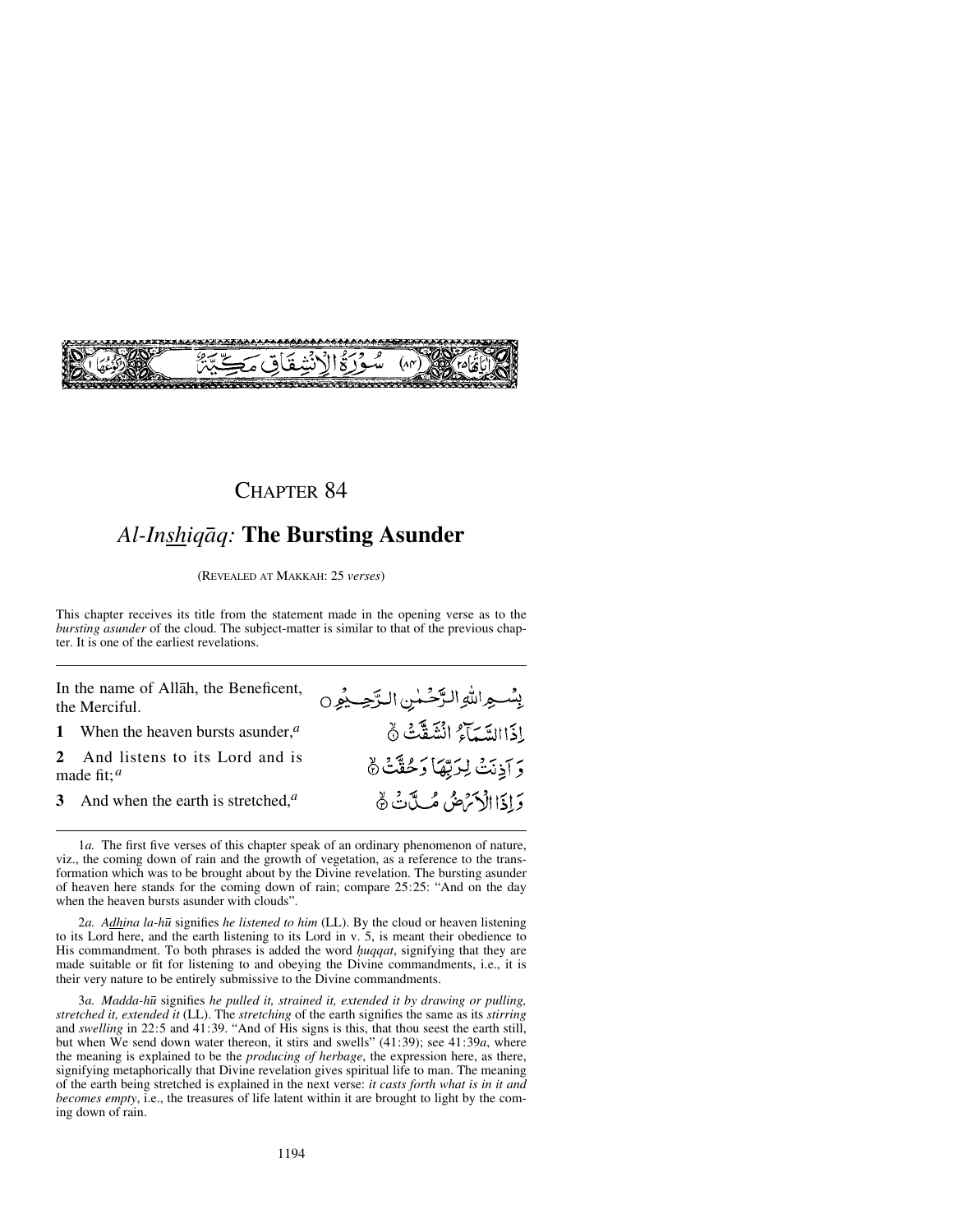**4** And casts forth what is in it and becomes empty,

**5** And listens to its Lord and is made fit.

**6** O man, thou must strive a hard striving (to attain) to thy Lord, until thou meet Him.*<sup>a</sup>*

**7** Then as to him who is given his book in his right hand,

**8** His account will be taken by an easy reckoning,

**9** And he will go back to his people rejoicing.

**10** And as to him who is given his book behind his back,

**11** He will call for perdition.

**12** And enter into burning Fire.

**13** Surely he was (erstwhile) joyful among his people.

**14** Surely he thought that he would never return (to Allåh) —

**15** Yea, surely his Lord is ever Seer of him.

**16** But nay, I call to witness the sunset redness,

**17** And the night and that which it drives on

**18** And the moon when it grows full,*<sup>a</sup>*

وَأَلْقَتْ مَا فِيهَا وَتَخَلَّتُ ﴾ وَأَذِنَتْ لِرَبَّهَا وَحُقَّتْ هُ يَآَيَّهَا الْإِنْسَانُ إِنَّكَ كَادِعُ إِلَىٰ رَبَّكَ كَ نَ فَمُلْقِنُهِ ﴾ فَأَمَّاً مَنْ أَوْتِيَ كِتْبَ بِيَمِيْنِهِ ﴾ فَسَوْيَ يُجَاسَبُ حِسَابًا تَسِيْرًا لَهُ وَّ يَنْقَلِبُ إِلَّىٰ أَهْلِهِ مَسْهُ دُنِيًّا ﴾ رَ أَمَّا مَنْ أُوْتِيَ كِنْبَهُ وَرَاءَ ظَهْرِهِ ۞ مَسوفٍ بِدَوْمٍ وَهُوْمِ الْهَ وَيَضَلَّى سَعِيْرًاهُ إِنَّهُ كَانَ فِيَّ أَهْلِهِ مَسْنُرُدْتَمَا هَ إِنَّهُ ظَنَّ آنُ لَّنْ يَّحْرُسَ ثَّه بَلَّ ۚ إِنَّ يَهَبَّهُ كَانَ بِهِ بَصِيْرًا ﴾ فَلَآ أُتَّسِعُ بِالشَّفَقِ ﴾ دَ الَّذِيلِ دَ مَا دَسَقَ ﴾ وَالْقَدَرِ إِذَا اتَّسَقَ ﴾

<sup>6</sup>*a.* This is the conclusion to which a consideration of the first five verses leads. Man must strive hard to attain to his Lord. Those who do this are ultimately joyful (v. 9), but those who give themselves up to the pleasures of this life (v. 13) shall afterwards be in a sad plight (v. 11).

<sup>18</sup>*a*. Verses 16–18 draw attention to another phenomenon of nature, thereby indicating the departure of the power of the opponents of Truth. The *shafaq*, or the *sunset redness*, stands here for the disappearing sun of the power of the opponents, the night of adversity, which was now to overtake them, driving before it what vestige of light had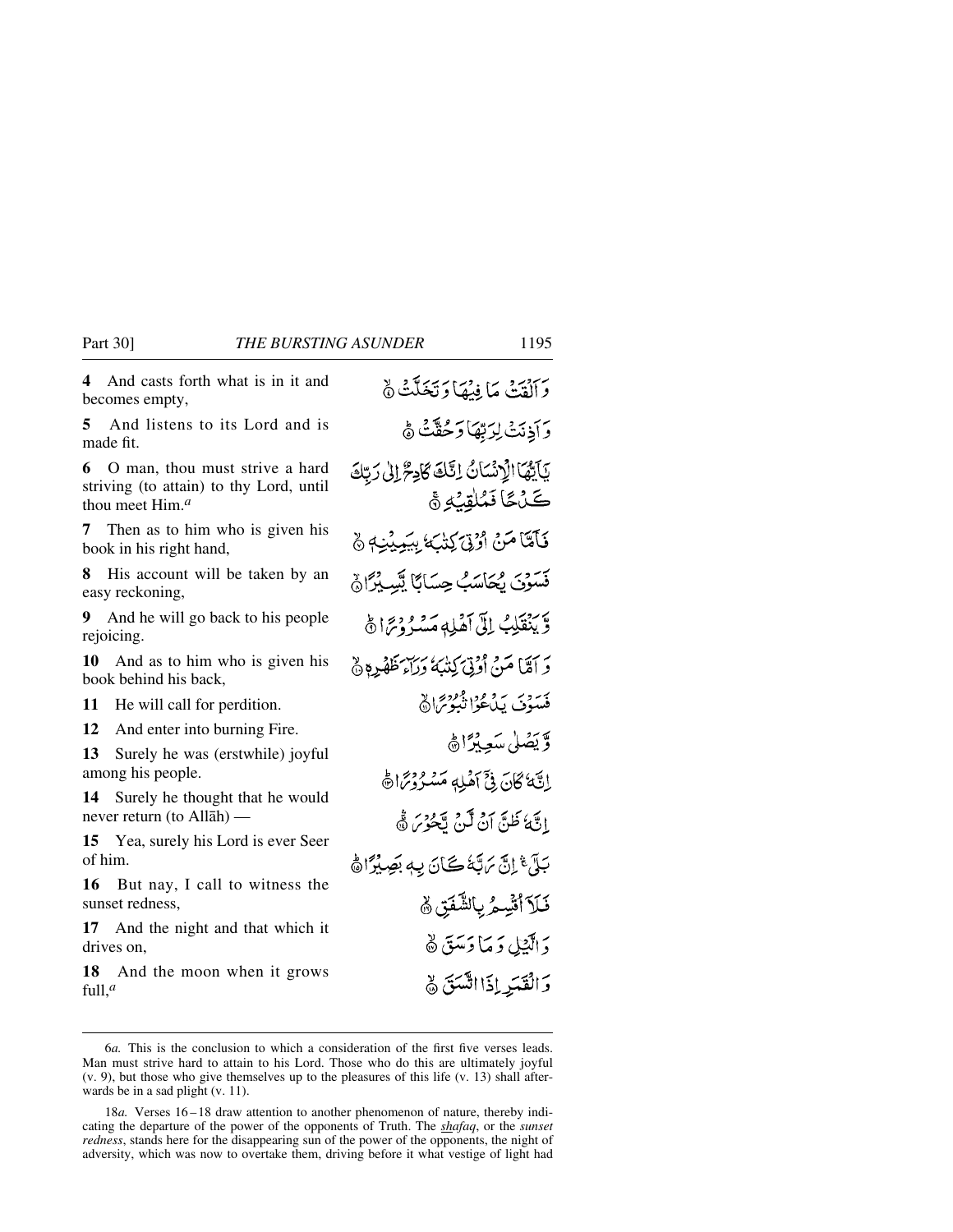**Prostration**

rostration

**19** That you shall certainly ascend to one state after another.*<sup>a</sup>*

**20** But what is the matter with them that they believe not?

**21** And, when the Qur'ån is recited to them, they adore (Him) not?*<sup>a</sup>*

**22** Nay, those who disbelieve give the lie —

**23** And Allåh knows best what they hide.

**24** So announce to them a painful chastisement,

**25** Except those who believe and do good — for them is a reward that shall never be cut off.

لَّتَرَكْبُنَّ طَبَقًا عَنْ طَبَقٍ ﴾ فَيَا لَقُوْ لَا يُؤْمِنُوْنَ ﴾ وَ إِذَا قُرِيَّ عَلَيْهِمُّ الْقُرَانُ لِأَيْسَجِبُ وَمُتَمَسَّ بَيْلِ الَّذِينَ كَفَرُوا بِسُكَيْدٍ بُوْنَ ۞ وَاللَّهُ أَعْلَمُ بِيمَا يُوْعُوْنَ ﴾ فَبَيِّنْرُهُمْ بِعَذَابٍ اَلِيْهِمْ ﴾ الَّا الَّيْنِيْنَ امْنَوْا وَ عَيِلُوا الصَّٰلِحْتِ 79 و آجر عَيْرُ مَمْنُوْنِ ﴾

remained. But they were not to remain submerged in darkness forever, for the moon (the Holy Prophet) had already made its appearance and would soon grow full, when the Arab nation was to march forth to conquer the world, the moon being a symbol of the power of the Arabs. For an alternative significance, see next note.

19*a.* According to I'Ab, this verse speaks of the advancement of the cause of the Prophet (B. 65: lxxxiv, 2). The people addressed here are thus the Muslims, who are told that they will go on making progress in the world, but it will be a gradual progress, and there may be set-backs. But the ultimate state would be one of triumph. In this case the night spoken of in the previous verse would mean the adversities which Islåm itself will have to face, and the full moon would indicate its final triumph. The commentators also explain this verse as being a prophecy of the ultimate triumph of Islåm (Rz).

21*a.* An actual prostration follows the recital of this verse; see 7:206*a*.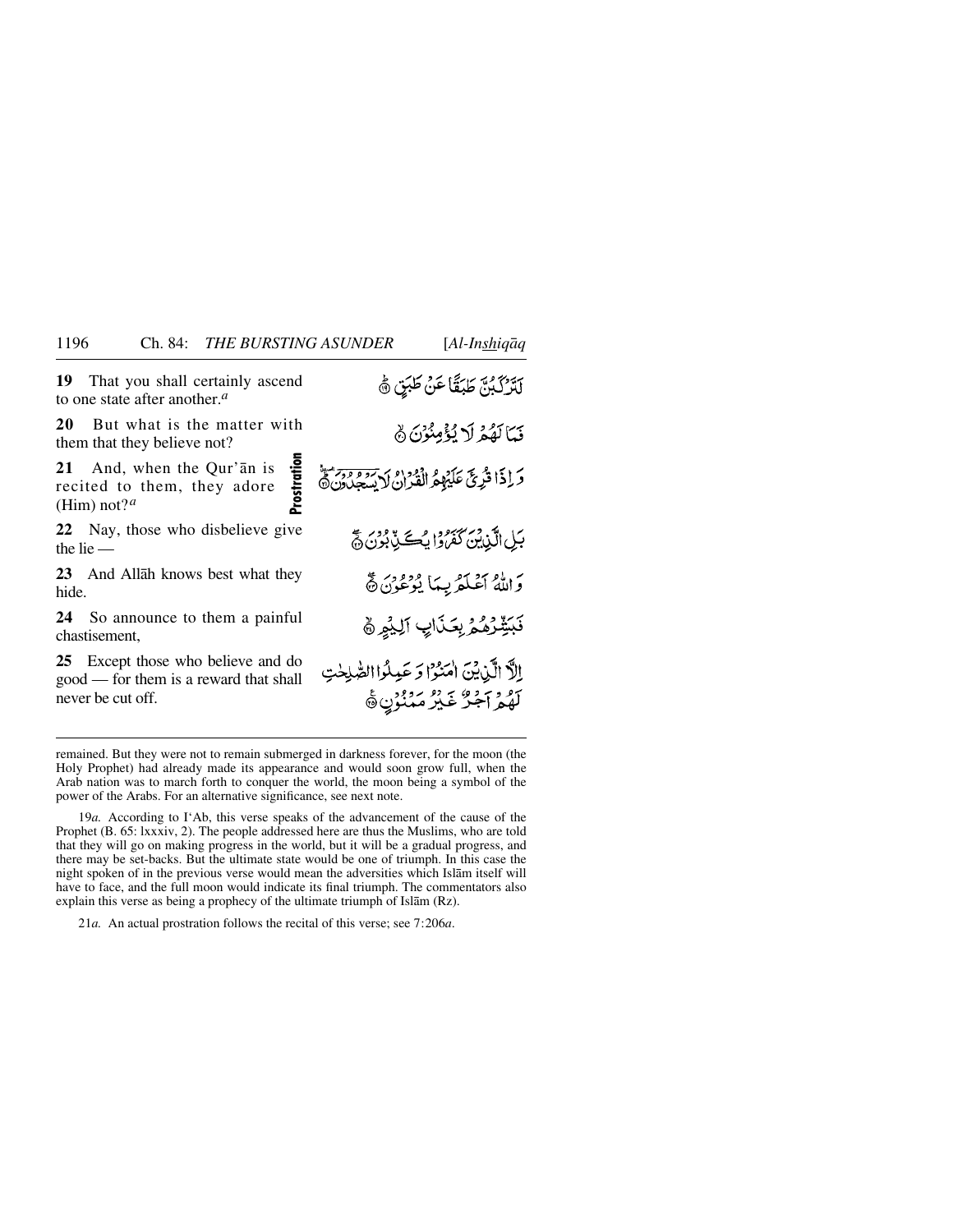

## *Al-Bur∂j:* **The Stars**

(REVEALED AT MAKKAH: 22 *verses*)

This chapter takes its title from the mention in the first verse of the heaven full of *stars*, as referring to the prosperity of the Arab nation after it accepted the Prophet's message. The Prophet himself spoke of his companions as stars (Msh. 27:13). A reference to past history is introduced to show that, if they rejected the Prophet's message and opposed it, their end would be the same as the end of the previous opponents of Truth. The chapter is one of the very early revelations.

In the name of Allåh, the Beneficent, the Merciful.

- **1** By the heaven full of stars!
- **2** And the Promised day!

**3** And the bearer of witness and that to which witness is borne!*<sup>a</sup>*

**4** Destruction overtake the companions of the trench!*<sup>a</sup>* —

4*a.* The commentators give three different versions of the story supposed to be referred to in this verse, the best-known being that the reference is to the persecution of

بِسْعِ اللَّهِ الرَّحْسُنِ الرَّحِينُونَ دَ السَّمَآءِ ذَاتِ الْبُرُوْجِ ٥ وَالْيُؤْمِ الْتَوْعُوُدِ ﴾ رَشَاهِـــلِي وَّ مَشْهُوُدٍ ﴾ قُتِلَ أَصْلَبُ الْأَخْذَاؤُدِ ﴾

<sup>3</sup>*a. Bur∂j* is the plural of *burj* which means *a tower* or *fortress* or *a sign of the Zodiac* or *a star* or *constellation* or *asterism* (LL). It is derived from *baraja* meaning *it became manifest* or *high*, and hence the various significations. As in 82:2 (see 82:4*a*), the stars stand for the lesser lights, in comparison with the sun to which the Prophet himself is likened (33:46), for companions of the Prophet or for the bearers of the message of Truth to people. In *the heaven full of stars* there is thus a reference to the preachers of Truth, who will scatter far and wide. Hence the mention of the promised day in the next verse, the day of the triumph of Truth. *Shåhid* (bearer of witness) and *shahßd* both signify the Prophet (see 4:41, etc.) and by that to which witness is borne is meant the message of Truth. Or, the *mashh∂d* are those against whom the Prophet bears witness, i.e., the opponents of Truth.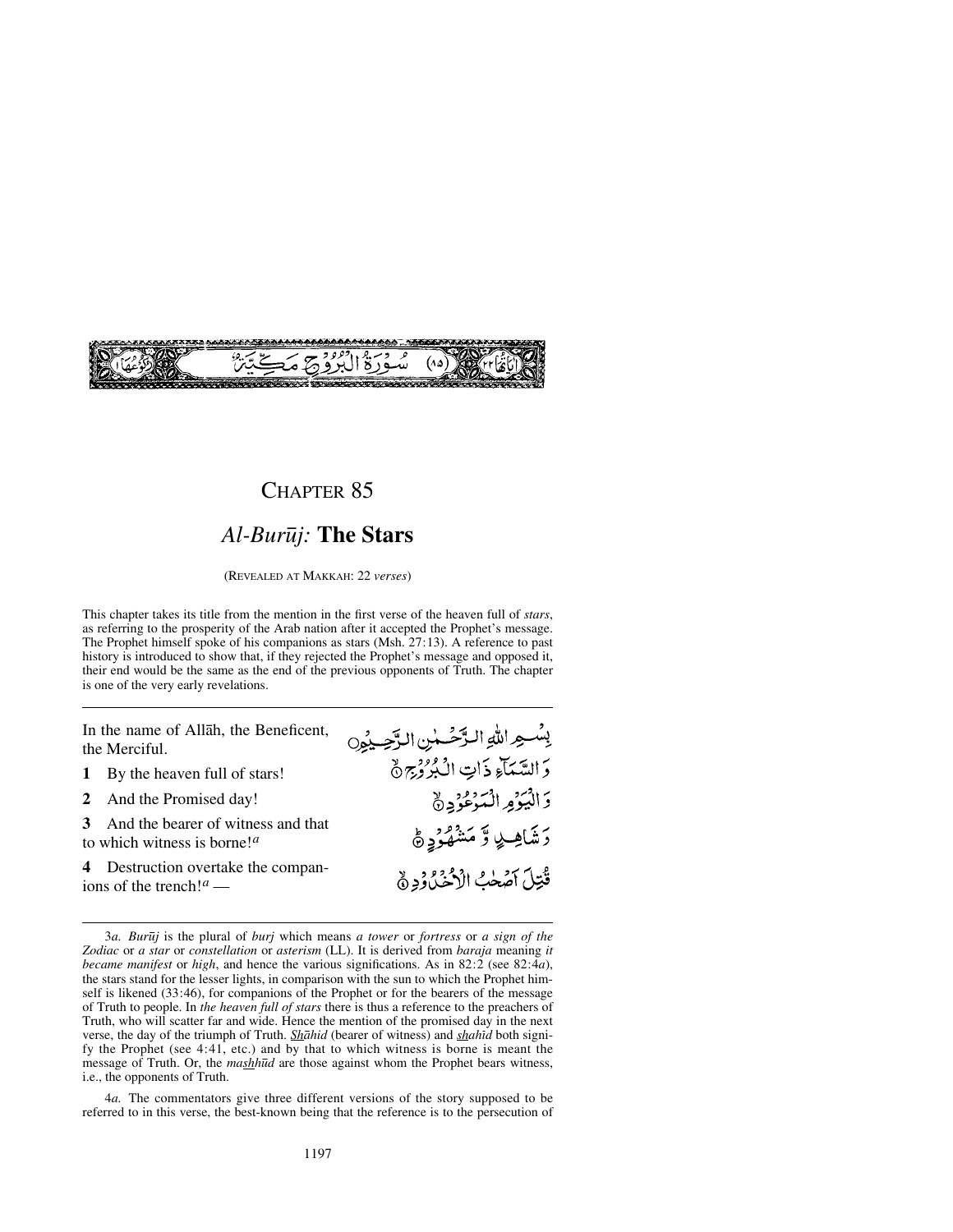**5** The fire fed with fuel —

**6** When they sit by it,

**7** And they are witnesses of what they do with the believers.

**8** And they punished them for naught but that they believed in Allåh, the Mighty, the Praised,

**9** Whose is the kingdom of the heavens and the earth. And Allåh is Witness of all things.

**10** Those who persecute believing men and believing women, then repent not, theirs is the chastisement of hell, and theirs the chastisement of burning.

**11** Those who believe and do good, theirs are Gardens wherein flow rivers. That is the great achievement.

**12** Surely the grip of thy Lord is severe.

**13** Surely He it is Who creates first and reproduces;

**14** And He is the Forgiving, the Loving,

**15** Lord of the Throne of Power, the Glorious,

**16** Doer of what He intends.

**17** Has not there come to thee the story of the hosts,

# التَّايِ ذَاتِ الْوَقُّدْدِهِ إِذْ هُمْ عَلَيْهَا قُعُوْدٌ ۞ وَّهُ هُمْ عَلَىٰ مَا يَفْصَلُوْنَ بِالْمُدْءُمِنِيْنَ شُهُدُ؟ ۞ دَ مَا نَقَبُوْا مِنْهُمْ الْآَيَانُ يَتَّوْمِنُوْا بِاللَّهِ الْعَزِيْزِ الْجَبِيِّنِ ﴾ الَّذِيْ لَهُ مُلْكُ السَّنْوٰتِ وَالْأَكْرَضِ دَ اللَّهُ عَلَى كُلِّ شَيْءٍ شَهْدِيْنٌ ﴾ إِنَّ الَّيْدِينَ فَنَتَوُّا الْمُؤْمِنِيْنَ وَالْمُؤْمِنَٰتِ دوي د رودود سره د بر د حديد<br>نفر لعريشوبوا فلهفرغذان جهَند وَلَهُمْ عَذَابٌ الْحَرِيْقِ ﴾ لِكَّ الَّيْدِيْنَ اٰمَنُوْا دَعَيلُوا الصَّلِحٰتِ بَصْرٌ جَنَّتْ تَجْرِيْ مِنْ تَجْهَاْ الْأَلْمَٰهُ قَمَّ ذٰلِكَ الْفَدَّمْ الْكَسِكْرُ ﴾ انَّ بَطَّشَ مَ بَّكَ لَشَيْ بِنَ ُ هَ الَّهَ هُوَ يُبۡيِي کُ وَ يُعِبُ کُ هُ بَرِ مَ الْغَفْوَمُ الْمَوْدُو لَا دُو الْعَدْشِ الْمَجِيبُ كُ فَعَالٌ لِّمَا يُرِبُ هُ هَلْ آتْبِكَ حَيْابُتُ الْحُنْوُدِ ﴾

some Christians by Dhū Nawās, a king of Yaman, who was of the Jewish religion (Rz). But Baghwi thinks that the reference is to Nebuchadnezzar's casting Shadrach, Meshach and Abed-nego into the fiery furnace (Dan.  $3:19-21$ ). I think there may, as well, be a prophetical reference here to the great Arab army against which the Muslims were compelled to defend themselves by means of a trench, in what is called the battle of the Allies or the battle of the Ditch; see 33:9*a*. The words of v. 7, and particularly of v. 10, clearly show that the reference here is to the enemies of the Holy Prophet, who persecuted the believing men and the believing women. Or, it is a prophetical reference to the still more distant future, the trench being a feature of modern warfare. The *fire* kept burning with the fuel need not be taken literally, for *fire* stands for war.